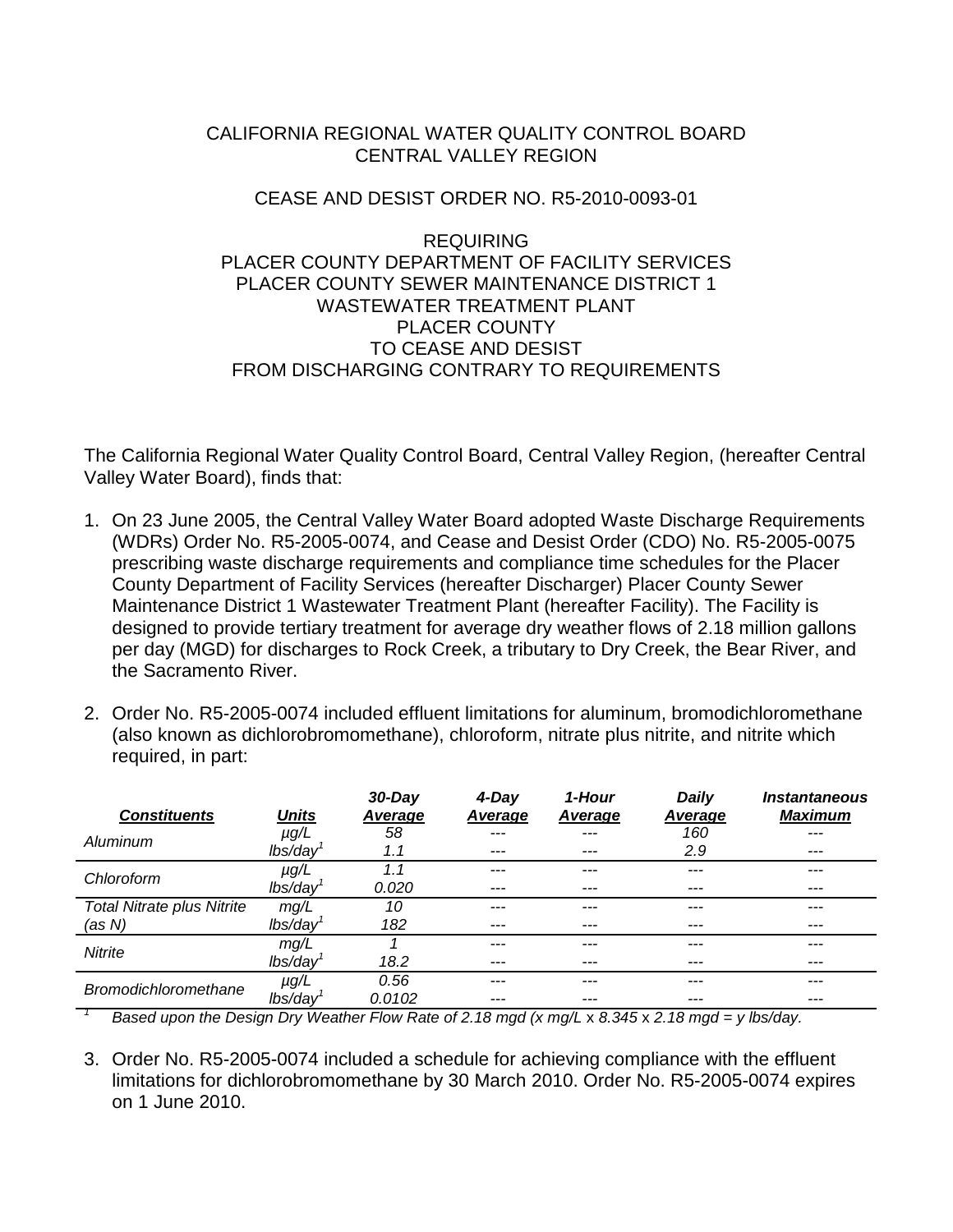- 4. CDO No. R5-2005-0075 included a schedule for achieving compliance with the effluent limitations for aluminum, chloroform, nitrate plus nitrite, and nitrite by 1 March 2010.
- 5. On 22 September 2010, the Central Valley Water Board adopted Order No. R5-2010-0092 rescinding Order No. R5-2005-0074 and prescribing renewed WDRs for the Facility. Order No. R5-2010-0092 section IV.A.1.a contains Final Effluent Limitations for Discharge Point Nos. 001 and 002 which read, in part, as follows:

|                                    |              | <b>Effluent Limitations</b> |                          |                                |                                               |                                               |  |  |  |
|------------------------------------|--------------|-----------------------------|--------------------------|--------------------------------|-----------------------------------------------|-----------------------------------------------|--|--|--|
| <b>Parameter</b>                   | <b>Units</b> | Average<br><b>Monthly</b>   | Average<br><b>Weekly</b> | <b>Maximum</b><br><b>Daily</b> | <i><b>Instantaneous</b></i><br><b>Minimum</b> | <i><b>Instantaneous</b></i><br><b>Maximum</b> |  |  |  |
| <b>Priority Pollutants</b>         |              |                             |                          |                                |                                               |                                               |  |  |  |
| Chlorodibromomethane               | $\mu$ g/L    | 0.41                        | --                       | 0.82                           | --                                            |                                               |  |  |  |
| Dichlorobromomethane               | $\mu g/L$    | 0.56                        | --                       | 1.5                            | --                                            |                                               |  |  |  |
| <b>Non-Conventional Pollutants</b> |              |                             |                          |                                |                                               |                                               |  |  |  |
| Aluminum, Total<br>Recoverable     | $\mu$ g/L    | 68                          |                          | 151                            |                                               |                                               |  |  |  |
| Chloroform                         | $\mu$ g/L    | 1.1                         | --                       | --                             | --                                            |                                               |  |  |  |
| Nitrate Plus Nitrite (as N)        | mg/L         | 10                          | --                       | --                             | --                                            |                                               |  |  |  |
| Nitrite Nitrogen, Total<br>(as N)  | mg/L         | 1.0                         | --                       |                                | --                                            |                                               |  |  |  |

### *"Table 6. Final Effluent Limitations*

- 6. Prior to the adoption of Order No. R5-2005-0074, the Discharger began to pursue regionalization with the City of Lincoln Wastewater Treatment and Reclamation Facility. As stated in Finding No. 11 of Order No. R5-2005-0074, the Discharger committed to making a determination by 2 January 2008 regarding whether to regionalize or complete and implement measures to comply with effluent limitations. If, after 2 January 2008, wastewater regionalization was not the selected compliance alternative, the Discharger agreed that sufficient time remained to complete and implement measures to come into compliance with the Order by March 2010. The Discharger has not yet connected to the City of Lincoln Wastewater Treatment and Reclamation Facility or completed measures to come into compliance with permit requirements.
- 7. Section 13301 of the California Water Code (CWC) states in part, "*When a regional board*  finds that a discharge of waste is taking place or threatening to take place in violation of *requirements or* discharge *prohibitions prescribed by the regional board or the state board, the board may issue an order to cease and desist and direct that those persons not complying with the requirements or discharge prohibitions (a) comply forthwith, (b) comply in accordance with a time schedule set by the board, or (c) in the event of a threatened violation, take appropriate remedial or preventative action. In the event of an existing or threatened violation of waste discharge requirements in the operation of a community sewer system, cease and desist orders may restrict or prohibit the volume, type, or concentration of waste that might be added to such system by dischargers who did not discharge into the system prior to the issuance of the cease and desist order. Cease and*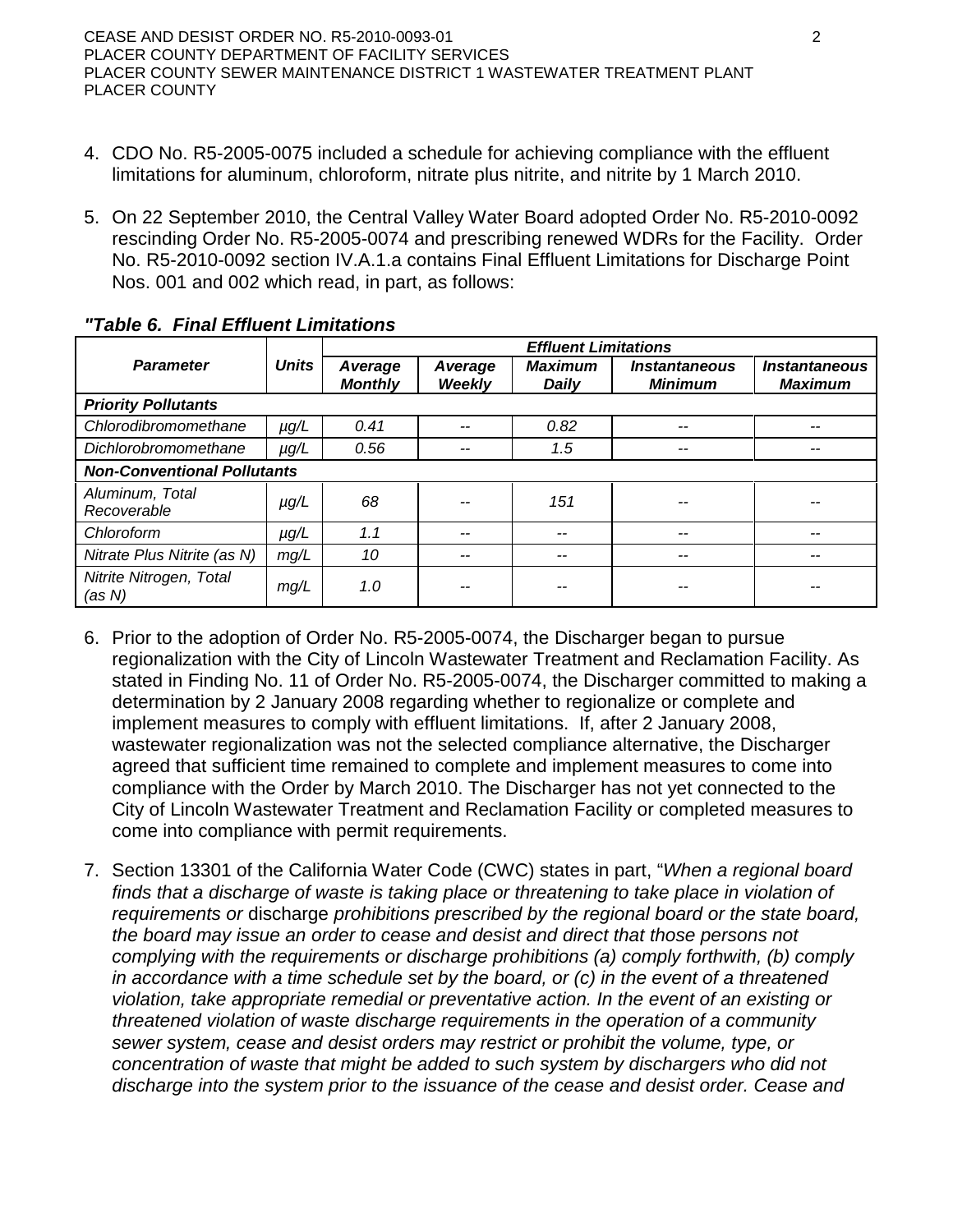*desist orders may be issued directly by a board, after notice and hearing, or in accordance with the procedure set forth in Section 13302.*"

- 8. The Central Valley Water Board finds that the Discharger is not able to consistently comply with the effluent limitations for aluminum, chlorodibromomethane, chloroform, dichlorobromomethane, nitrate plus nitrite, and nitrite. The schedules for completing the actions necessary to achieve full compliance exceed the adoption date of this Order. Additional time is necessary to provide the necessary treatment to comply with the requirements of Order No. R5-2010-0092. New time schedules are necessary in a CDO for all the constituents listed above. These limitations were new requirements that became applicable to the Order after the effective date of adoption of the WDRs, and after 1 July 2000, for which new or modified control measures are necessary in order to comply with the limitation, and the new or modified control measures cannot be designed, installed, and put into operation within 30 calendar days.
- 9. Immediate compliance with the effluent limitations for aluminum, chlorodibromomethane, chloroform, dichlorobromomethane, nitrate plus nitrite, and nitrite is not possible or practicable. The Clean Water Act and the California Water Code authorize time schedules for achieving compliance.

The Discharger indicated in the *Infeasibility Report for the Sewer Maintenance District 1 Wastewater Treatment Plant* (Infeasibility Report) submitted 4 May 2010 that additional time is required to comply with the final effluent limitations for aluminum, chlorodibromomethane, dichlorobromomethane, nitrate plus nitrite, and nitrate. The Regional Water Board is providing no later than 1 September 2015 for the Discharger to comply with these requirements and the requirements for chloroform.

# **Mandatory Minimum Penalties**

- 10.CWC section 13385(h) and (i) require the Central Valley Water Board to impose mandatory minimum penalties (MMPs) upon dischargers that violate certain effluent limitations. CWC section 13385(j) exempts certain violations from mandatory minimum penalties "*where the waste discharge is in compliance with either a cease and desist order issued pursuant to Section 13301 or a time schedule order issued pursuant to Section 13300, if all the [specified] requirements are met…For the purposes of this subdivision, the time schedule may not exceed five years in length….*"
- 11.By statute, a Cease and Desist Order or Time Schedule Order may provide protection from MMPs for no more than five years. Compliance schedules for chlorodibromomethane and dichlorobromomethane have not previously been included in an enforcement order. Therefore, compliance with this Order exempts the Discharger from mandatory minimum penalties for violations of the final effluent limitations for chlorodibromomethane and dichlorobromomethane in accordance with CWC section 13385(j)(3). Protection from MMPs for these two constituents begins on the adoption date of this Order and may not extend beyond 1 September 2015. Order No. R5-2005-0074 will remain in effect for 50 days, until the effective date of R5-2010-0092. During that time, the Discharger will be unable to comply with existing effluent limitations for dichlorobromomethane.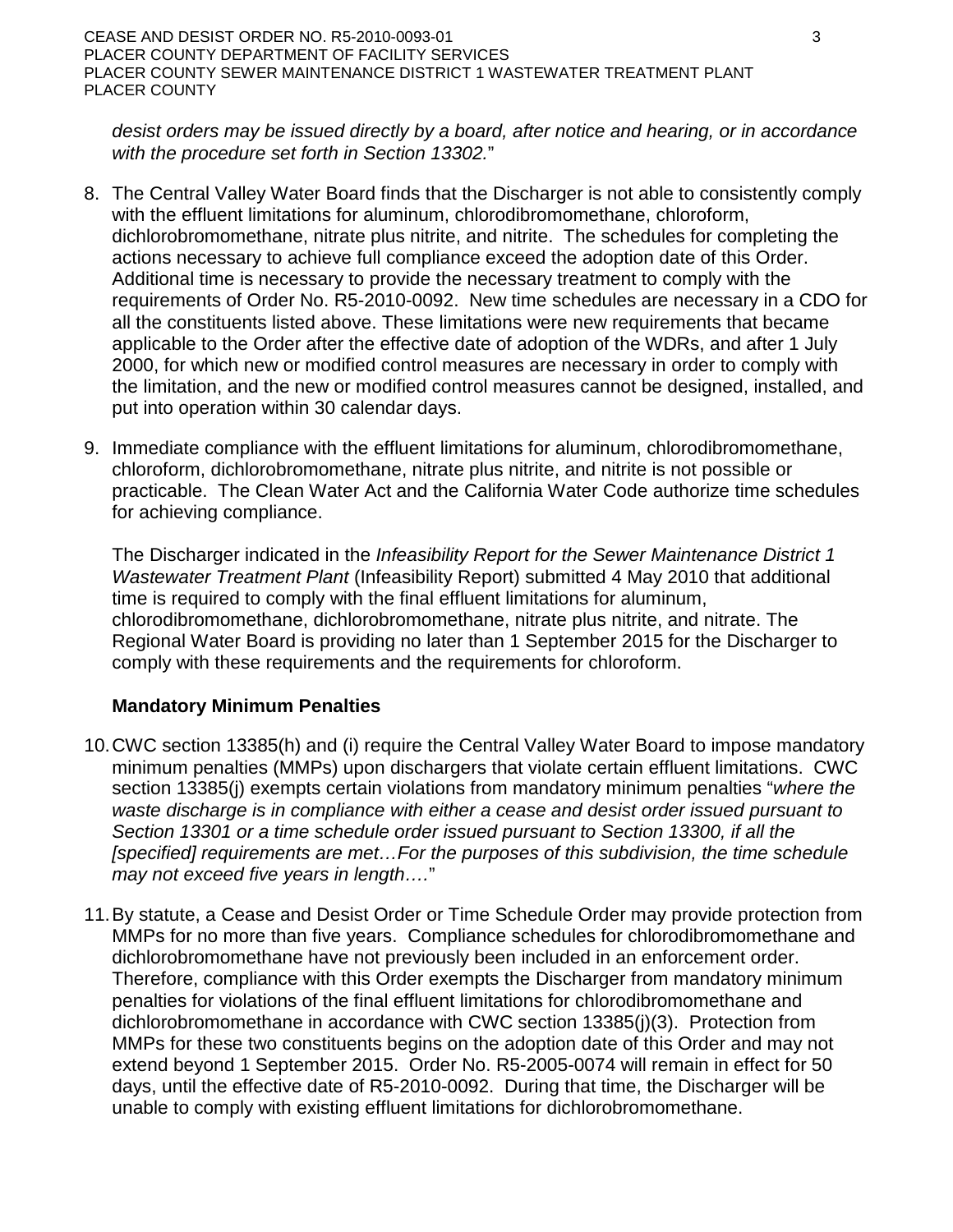CEASE AND DESIST ORDER NO. R5-2010-0093-01 4 PLACER COUNTY DEPARTMENT OF FACILITY SERVICES PLACER COUNTY SEWER MAINTENANCE DISTRICT 1 WASTEWATER TREATMENT PLANT PLACER COUNTY

- 12.CWC section 13385(j)(3) requires the preparation and implementation of a pollution prevention plan pursuant to section 13263.3 of the CWC. This Order requires the Discharger to develop and implement a pollution prevention plan for chlorodibromomethane and dichlorobromomethane in order to effectively reduce the effluent concentrations by source control measures.
- 13.Pursuant to CWC section 13263.3(d)(1)(D), a pollution prevention plan was required in CDO No. R5-2005-0075 for aluminum, chloroform, nitrate plus nitrite, and nitrite in order to effectively reduce the effluent concentrations by source control measures. This Order requires the Discharger to update and implement the existing pollution prevention plans for these parameters.
- 14.Per the requirements of CWC section 13385(j)(3), the Central Valley Water Board finds that:
	- a. This Order specifies the actions that the Discharger is required to take in order to correct the violations that would otherwise be subject to CWC section 13385(h) and (i).
	- b. To comply with final effluent limitations, the Discharger proposed to regionalize, in which all wastewater will go to the City of Lincoln Wastewater Treatment and Reclamation Facility, the Discharger's Facility will be decommissioned, and there will no longer be a discharge to surface water from the Discharger's Facility. This proposal requires expansion of the City of Lincoln Wastewater Treatment and Reclamation Facility and construction of a pipeline and infrastructure to convey the wastewater to Lincoln. The Discharger has progressed in the regionalization process and remains on track for compliance with final effluent limitations by 1 September 2015. In a Compliance Infeasibility Report dated 18 January 2013, the Discharger proposed incorporating the new requirements of CWC 13385(j)(3)(C)(ii)(I) for protection from mandatory minimum penalties and proposed new progress milestones that better reflect the current status of the process. The final compliance date of 1 September 2015 remains in place. The interim milestones for completion of the Final Engineering Design, completion of the Environmental Review Documentation, and securing Funding for Construction have been modified as shown in the Task list below. A new compliance date of November 2013 has been suggested by the Discharger for beginning construction of the Pipeline and Expansion of the City of Lincoln Wastewater Treatment and Reclamation Facility.

The final effluent limitations for aluminum, chloroform, nitrate plus nitrite, and nitrite in WDR Order R5-2005-0074 were new, more stringent, or modified regulatory requirements that became applicable to the waste discharge after the effective date of the waste discharge requirements (23 June 2005) and as reflected in the time schedule of CDO R5-2005-0075. The final effluent limitations for aluminum, chloroform, nitrate plus nitrite, and nitrite were also continued in WDR Order R5-2010-0092 and reflected in CDO R5-2010-0093. Final Effluent Limitations for chlorodibromomethane and dichlorobromomethane are included in WDR Order R5-2010-0092 and reflected in CDO R5-2010-0093. Additional new or modified control measures are necessary in order to comply with the final effluent limitations for aluminum, chloroform, nitrate plus nitrite,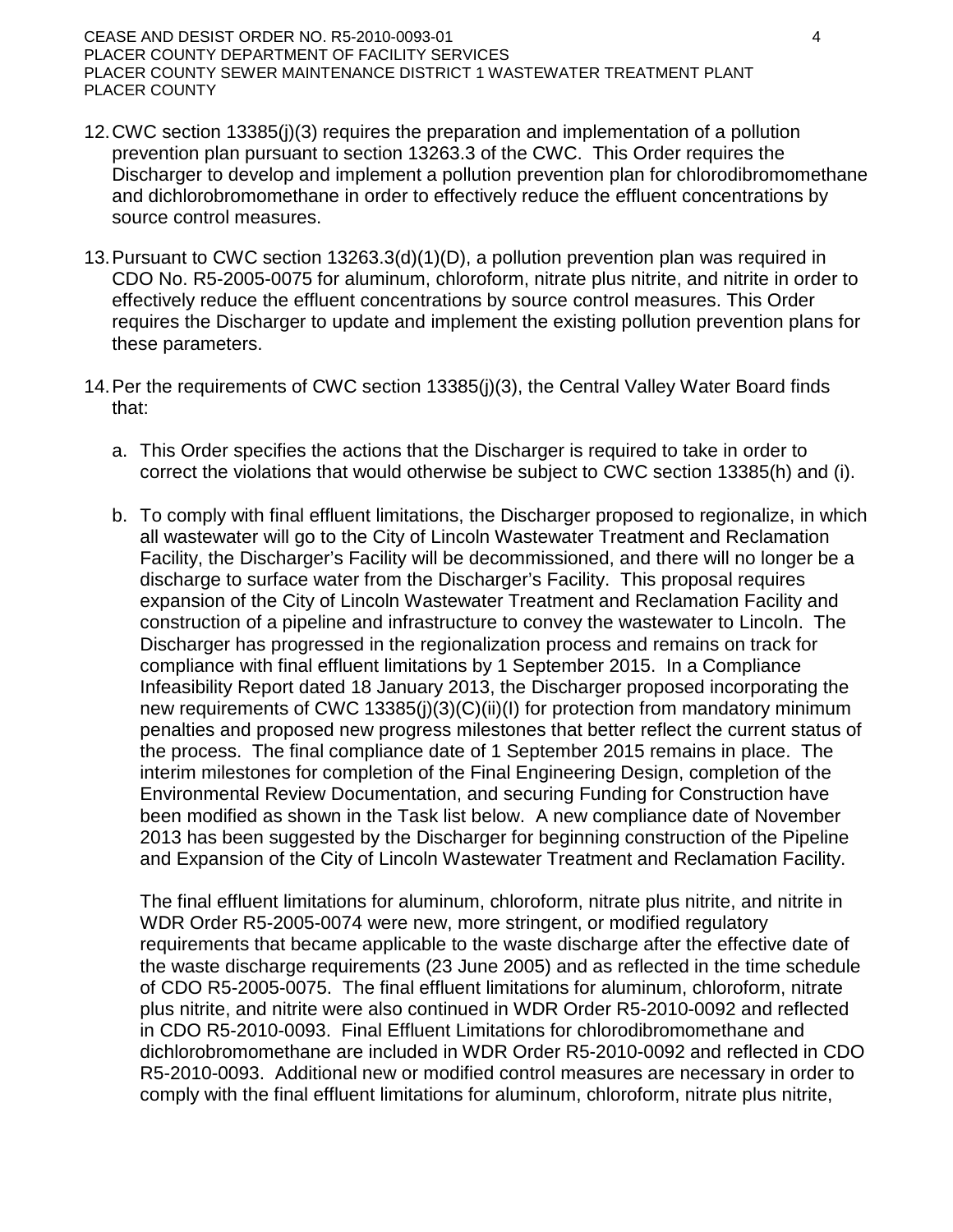nitrite, chlorodibromomethane and dichlorobromomethane. The new or modified control measures cannot be designed, installed, and put into operation within 30 calendar days as reflected in the compliance schedule in this Order.

- c. This Order establishes a time schedule to bring the waste discharge into compliance with the effluent limitations that is as short as possible, taking into account the technological, operational, and economic factors that affect the design, development, and implementation of the control measures that are necessary to comply with the effluent limitations.
- 15.Per the requirements of CWC Section 13385(j)(3)(C)(i), an individual Cease and Desist Order or Time Schedule Order may provide protection from MMP's for no more than five years, except as provided in Water Code section 13385(j)(3)(C)(ii). MMP protection was extended for approximately four years and ten months in CDO R5-2005-0075 and thus the compliance schedule did not exceed five years.
- 16.Per the requirements of CWC Section 13385(j)(3)(C)(ii)(I) for the purpose of treatment facility upgrade, the time schedule shall not exceed 10 years. Per the requirements of 13385(j)(3)(C)(ii)(II) following a public hearing, and upon a showing that the Discharger is making diligent progress toward bringing the waste discharge into compliance with the effluent limitation, the Central Valley Water Board may extend the time schedule for an additional five years beyond the initial five years, if the Discharger demonstrates that the additional time is necessary to comply with the effluent limitation. In accordance with CWC Section 13385(j)(3)(C)(ii)(l) the total length of the compliance schedules is less than ten years. The Central Valley Water Board finds, as described in previous findings in this Order, that the Discharger has demonstrated due diligence and is making diligent progress to bring the waste discharge into compliance with final effluent limitations.
- 17.CDO R5-2010-0093 provided a compliance schedule of four years and eleven months and thus the compliance schedule does not exceed an additional five years. The total time allowed for compliance does not exceed 10 years as per the requirements of CWC Section 13385(j)(3)(C)(ii)(I). Under SB 1284, CWC 13385(j)(3)(C)(ii)(I) went into effect 1 January 2011 and thus was not included in CDO R5-2010-0093, which was adopted 22 September 2010. The CWC 13385(j)(3)(C)(ii)(I) allowance for up to five additional years to be added to a compliance schedule is included in amended CDO R5-2010-0093-01.
- 18.Compliance with this amended CDO exempts the Discharger from MMPs for violations of final effluent limitations found in WDR Order R5-2010-0092 as follows:
	- a. Aluminum, chloroform, nitrate plus nitrite, and nitrite: Previous CDO R5-2005-0075 provided protection from MMPs from 23 June 2005 to 1 March 2010. This amended CDO provides protection from MMPs from 31 May 2013 (the date this amended Order was adopted) until 31 August 2015.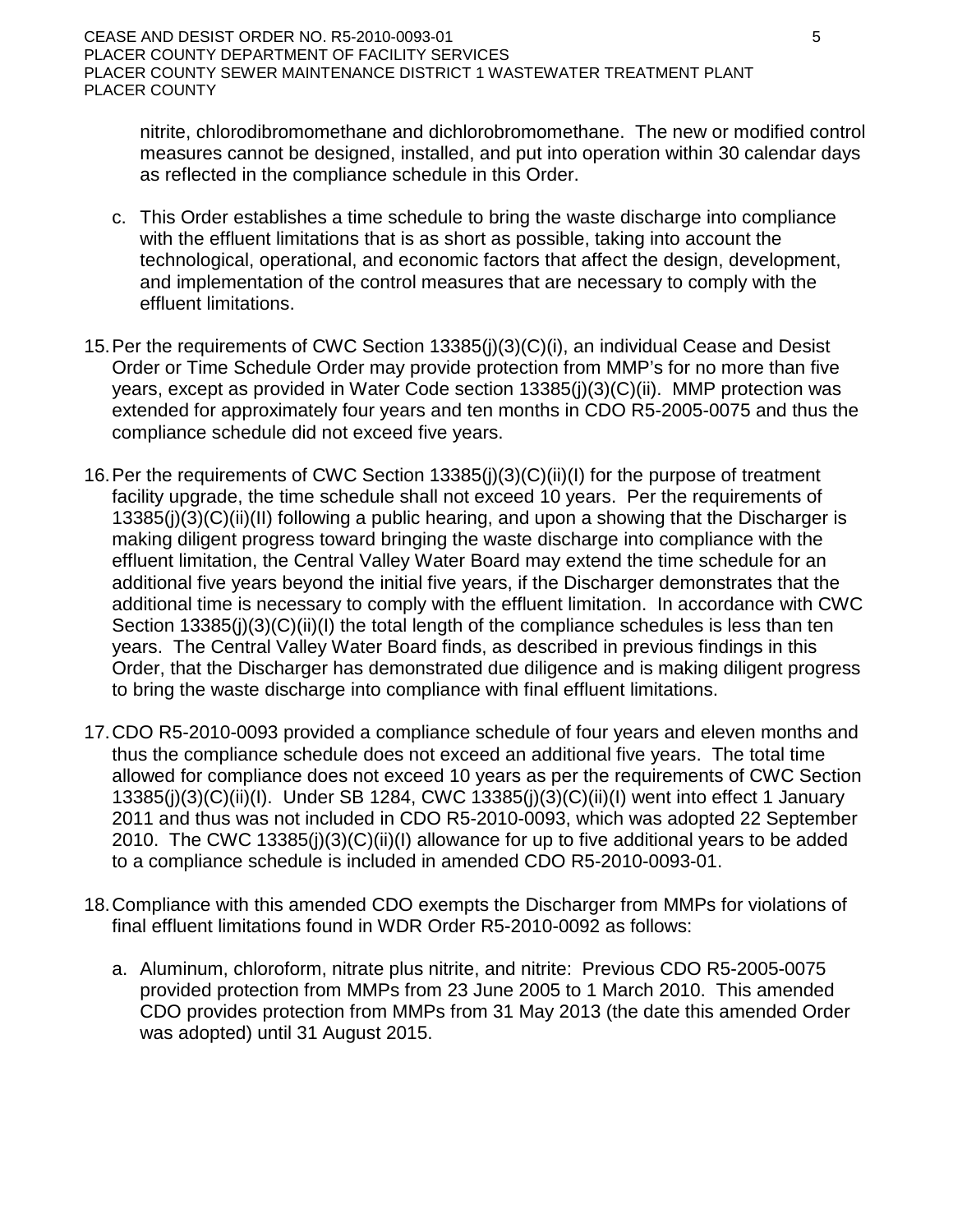#### CEASE AND DESIST ORDER NO. R5-2010-0093-01 6 PLACER COUNTY DEPARTMENT OF FACILITY SERVICES PLACER COUNTY SEWER MAINTENANCE DISTRICT 1 WASTEWATER TREATMENT PLANT PLACER COUNTY

- b. Chlorodibromomethane and dichlorobromomethane: CDO R5-2010-0093 provided protection from MMPs from 22 September 2010 to 31 August 2013. This Order provides protection from 31 May 2013 until 31 August 2015.
- 19.In accordance with CWC section 13385(j)(3), the total length of protection from MMPs for the constituents listed in Finding 16 above is less than ten years.
- 20.Since the time schedules for completion of actions necessary to bring the waste discharge into compliance exceeds one year, this Order includes interim requirements and dates for their achievement.
- 21.The compliance time schedule in this Order includes interim effluent limitations for aluminum, chlorodibromomethane, chloroform, dichlorobromomethane, nitrate plus nitrite, and nitrite. In developing the interim limitations, where there are 10 sampling data points or more, sampling and laboratory variability is accounted for by establishing interim limits that are based on normally distributed data where 99.9 percent of the data points will lie within 3.3 standard deviations of the mean (*Basic Statistical Methods for Engineers and Scientists, Kennedy and Neville, Harper and Row, 3rd Edition, January 1986*). Where actual sampling shows an exceedance of the proposed mean plus 3.3-standard deviation interim limit, the maximum detected concentration has been established as the interim limitation. In developing the interim limitations, when there are less than 10 sampling data points available, the USEPA *Technical Support Document for Water Quality- based Toxics Control* ((EPA/505/2-90-001), TSD) recommends a coefficient of variation of 0.6 be utilized as representative of wastewater effluent sampling. The TSD recognizes that a minimum of 10 data points is necessary to conduct a valid statistical analysis. The multipliers contained in Table 5-2 of the TSD are used to determine a maximum daily limitation based on a longterm average objective. In this case, the long-term average objective is to maintain, at a minimum, the current plant performance level. Therefore, when there are less than 10 sampling points for a constituent, an interim limitation is based on 3.11 times the maximum observed effluent concentration to obtain the daily maximum interim limitation (TSD, Table 5-2). The following tables summarize the calculations of the interim performance-based effluent limitations:

| <b>Parameter</b>               | <b>Units</b> | <b>MEC</b> | <b>Mean</b> | Std. Dev. | # of<br><b>Samples</b> | <b>Interim Maximum Daily</b><br><b>Effluent Limitation</b> |
|--------------------------------|--------------|------------|-------------|-----------|------------------------|------------------------------------------------------------|
| Aluminum, Total Recoverable    | µg/L         | 162        | 55          | 40        | 25                     | 188                                                        |
| Chlorodibromomethane           | µg/L         | 0.97       | 0.4         | 0.3       |                        | 3.0                                                        |
| Chloroform                     | µg/L         | 99         | 23.9        | 28.3      | 23                     | 117                                                        |
| Dichlorobromomethane           | µg/L         | 14         | 3.4         | 4.2       | 24                     |                                                            |
| Nitrate Plus Nitrite (as N)    | mg/L         | 49         | 17.5        | 3.8       | 1.094                  | 49                                                         |
| Nitrite Nitrogen, Total (as N) | mg/L         | 3.12       | 0.2         | 0.3       | 1,094                  | 9.7                                                        |

### **Interim Effluent Limitation Calculation Summary**

Because the maximum effluent concentration for this parameter was greater than the statistically calculated effluent limitations, the interim limitation was established at the maximum effluent concentration.

22.The Regional Water Board finds that the Discharger can undertake source control and treatment plant measures to maintain compliance with the interim limitations included in this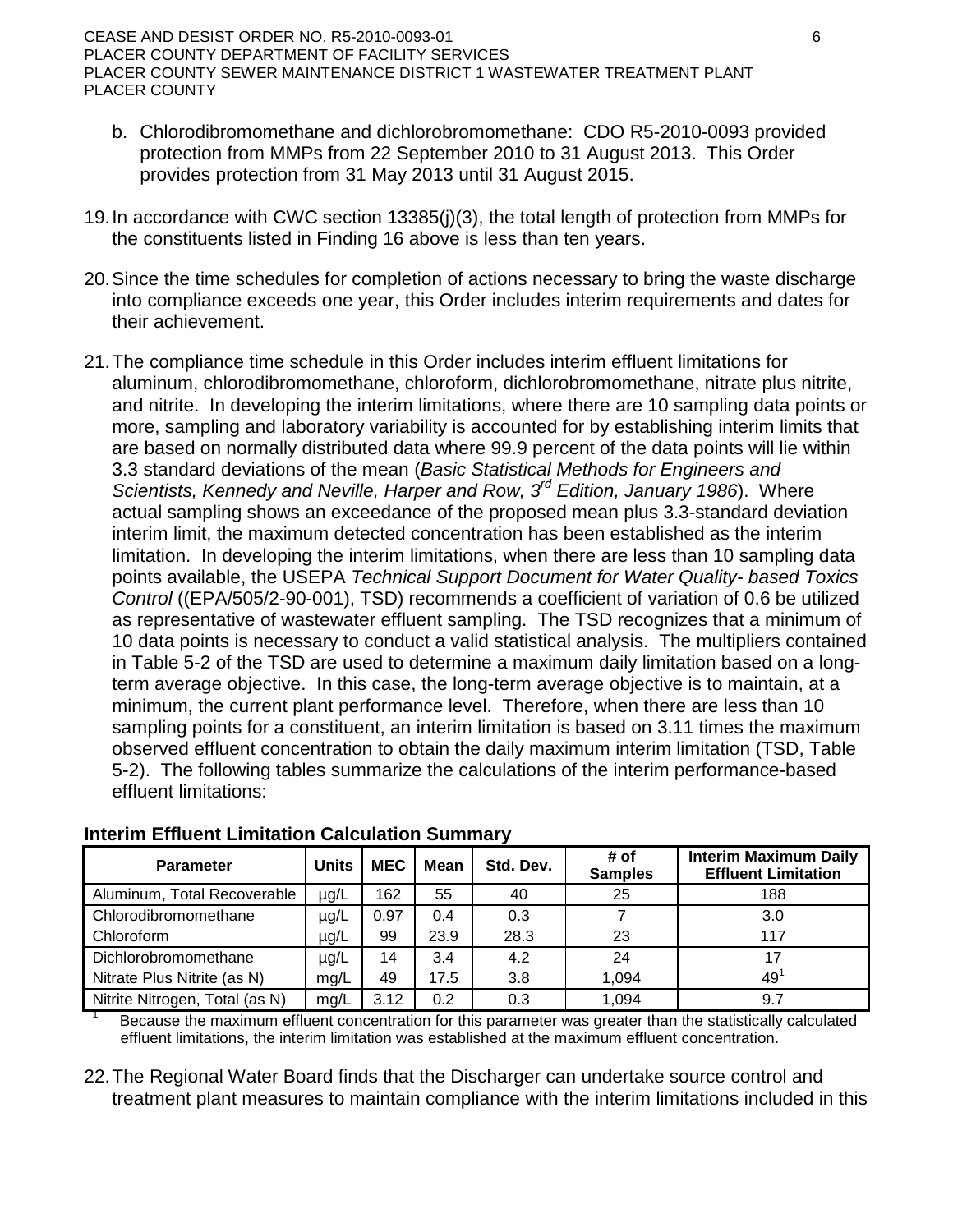Order. Interim limitations are established when compliance with the final effluent limitations cannot be achieved by the existing discharge. Discharge of constituents in concentrations in excess of the final effluent limitations, but in compliance with the interim effluent limitations, can significantly degrade water quality and adversely affect the beneficial uses of the receiving stream on a long-term basis. The interim limitations, however, establish an enforceable ceiling concentration until compliance with the effluent limitation can be achieved.

- 23.Issuance of this Order is exempt from the provisions of the California Environmental Quality Act (Public Resources Code, Section 21000, et seq.) ("CEQA") for the following reasons, each of which is an independent basis for exemption.
	- a. This Order does not modify any compliance dates or other requirements of NPDES Order No. R5-2005-0074, which requires compliance with the effluent limitations addressed by this Order. This Order serves to enforce Order No. R5-2005-0074. This Order is exempt from CEQA under Water Code Section 13389, since the adoption or modification of a NPDES permit for an existing source is exempt and this Order only serves to implement a NPDES permit. (*Pacific Water Conditioning Ass'n, Inc. v. City Council of City of Riverside* (1977) 73 Cal.App.3d 546, 555-556.).
	- b. This Order does not have the potential to cause a significant impact on the environment (Title 14 CCR section 15061(b)(3)) and is not a "project" as defined by CEQA. This Order enforces preexisting requirements to improve the quality of ongoing discharges that are part of the CEQA "baseline"; and includes interim effluent limitations to ensure that discharges do not increase above the CEQA baseline. This Order imposes requirements that will maintain the CEQA baseline while the Discharger attains compliance with the existing requirements. The pollution prevention plan will identify source control measures in order to meet the preexisting effluent limitations. Since the compliance schedule is as short as possible and any actions to comply with the existing requirements are already required, this Order does not allow or cause any environmental impacts to occur; those impacts would occur regardless of this Order.
	- c. Which source control measures the Discharger will identify or select for implementation as a result of source control review in the pollution prevention plan is indefinite and uncertain. In addition, the Discharger is required to study alternatives and potential adverse impacts in its pollution prevention plan, under Water Code Section 13263.3(d)(2).
	- d. This Order is exempt pursuant to CEQA Guidelines Section 15321. The discharges subject to this Order are not "hazardous materials." Also, the discharges occur offsite and do not occur at the site itself.
- 24.On 22 September 2010, in Rancho Cordova, California, after due notice to the Discharger and all other affected persons, the Central Valley Water Board conducted a public hearing at which evidence was received to consider a Cease and Desist Order under CWC section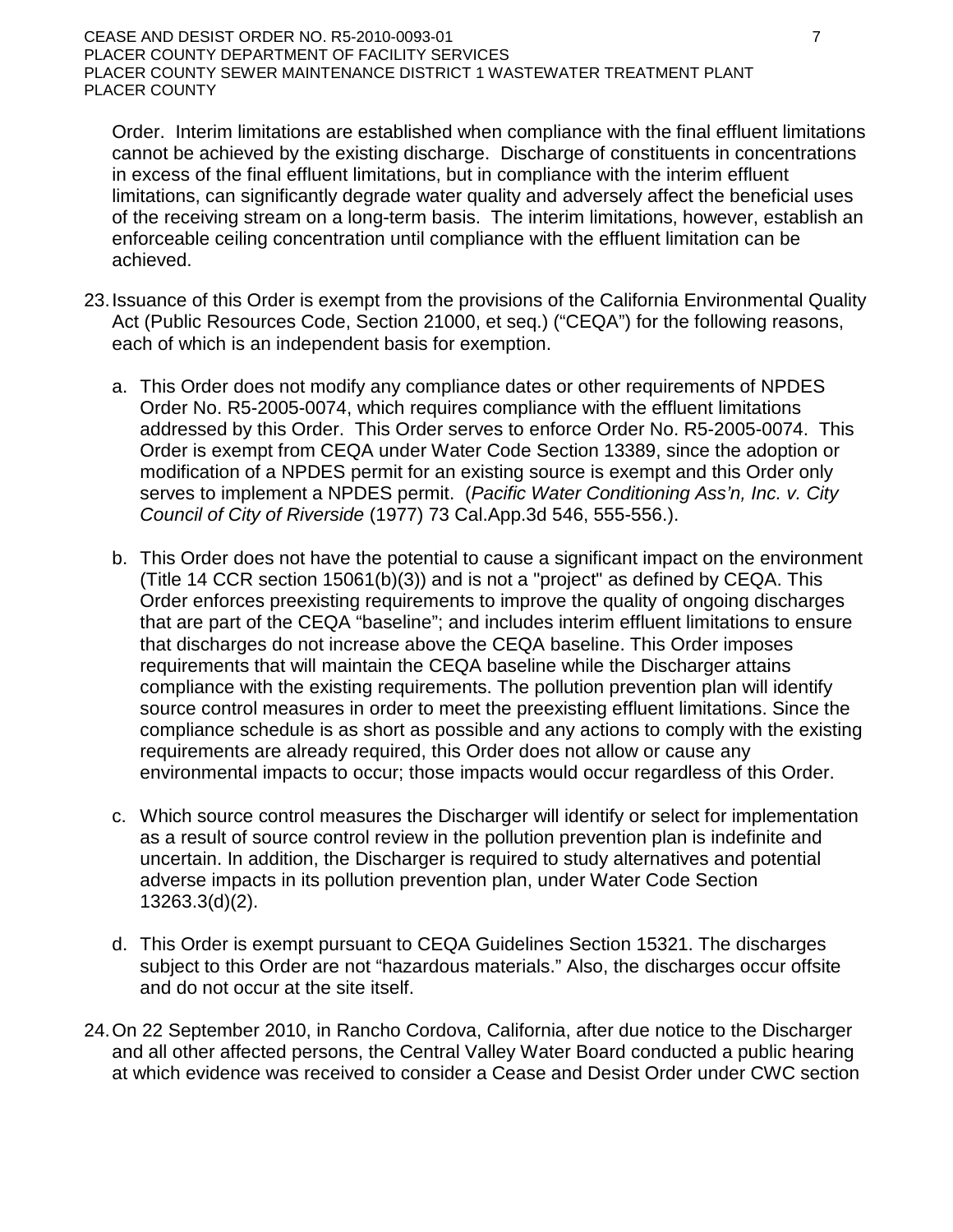CEASE AND DESIST ORDER NO. R5-2010-0093-01 8 PLACER COUNTY DEPARTMENT OF FACILITY SERVICES PLACER COUNTY SEWER MAINTENANCE DISTRICT 1 WASTEWATER TREATMENT PLANT PLACER COUNTY

13301 to include a time schedule to achieve compliance with waste discharge requirements.

25.On 31 May 2013, in Rancho Cordova, California, after due notice to the Discharger and all other affected persons, the Central Valley Water Board conducted a public hearing at which evidence was received to consider an amendment to Cease and Desist Order R5-2010- 0093 under CWC section 13301 to amend the time schedule to achieve compliance with waste discharge requirements and to provide protection from mandatory minimum penalties for aluminum, chloroform, nitrate plus nitrite, nitrite, chlorodibromomethane and dichlorobromomethane.

**IT IS HEREBY ORDERED THAT** Cease and Desist Order No. R5-2005-0075 is rescinded, and, pursuant to CWC Section 13301:

1. The Discharger shall comply with the following amended time schedule to ensure compliance with the final effluent limitations in Order Nos. R5-2005-0074 and R5-2010-0092 for aluminum, chlorodibromomethane, chloroform, dichlorobromomethane, nitrate plus nitrite, and nitrite:

| <u>Task</u> |                                                                                                                                                           | Date Due                                                |
|-------------|-----------------------------------------------------------------------------------------------------------------------------------------------------------|---------------------------------------------------------|
| Τ.          | <b>Complete Final Engineering Design</b>                                                                                                                  | 1 July 2013                                             |
| Ш.          | <b>Complete Environmental Review Documentation</b>                                                                                                        | 1 July 2013                                             |
|             | iii. Secure Funding for Construction                                                                                                                      | 1 September 2013                                        |
|             | iv. Begin Construction of Pipeline and Expansion of Lincoln<br><b>WWTRF</b>                                                                               | 1 November 2013                                         |
|             | v. Complete Construction of Pipeline/Cease Discharge at<br>SMD1/Complete Expansion of Lincoln WWTRF                                                       | 1 September 2015                                        |
|             | vi. Report of Compliance or Non-Compliance with Interim<br><b>Milestones</b>                                                                              | 14 days following the due date<br>for Tasks i through v |
|             | vii. Progress Reports <sup>3</sup>                                                                                                                        | 30 June, annually                                       |
|             | viii. Full compliance with aluminum, chlorodibromomethane,<br>chloroform, dichlorobromomethane, nitrate plus nitrite, and<br>nitrite effluent limitations | 1 September 2015                                        |

<sup>&</sup>lt;sup>1</sup> The pollution prevention plan shall be updated and implemented for aluminum, chloroform, nitrate plus nitrite, and nitrite, as appropriate, and shall meet the requirements specified in CWC section 13263.3.<br><sup>2</sup> The pollution prevention plan shall be updated and implemented for chlorodibromomethane and

dichlorobromomethane, as appropriate, and shall meet the requirements specified in CWC section 13263.3.

The progress reports shall detail what steps have been implemented towards achieving compliance with waste discharge requirements, including studies, construction progress, evaluation of measures implemented, and recommendations for additional measures as necessary to achieve full compliance by the final date.

<sup>2.</sup> The following interim effluent limitations for aluminum, chlorodibromomethane, chloroform, dichlorobromomethane, nitrate plus nitrite, and nitrite shall be effective immediately, and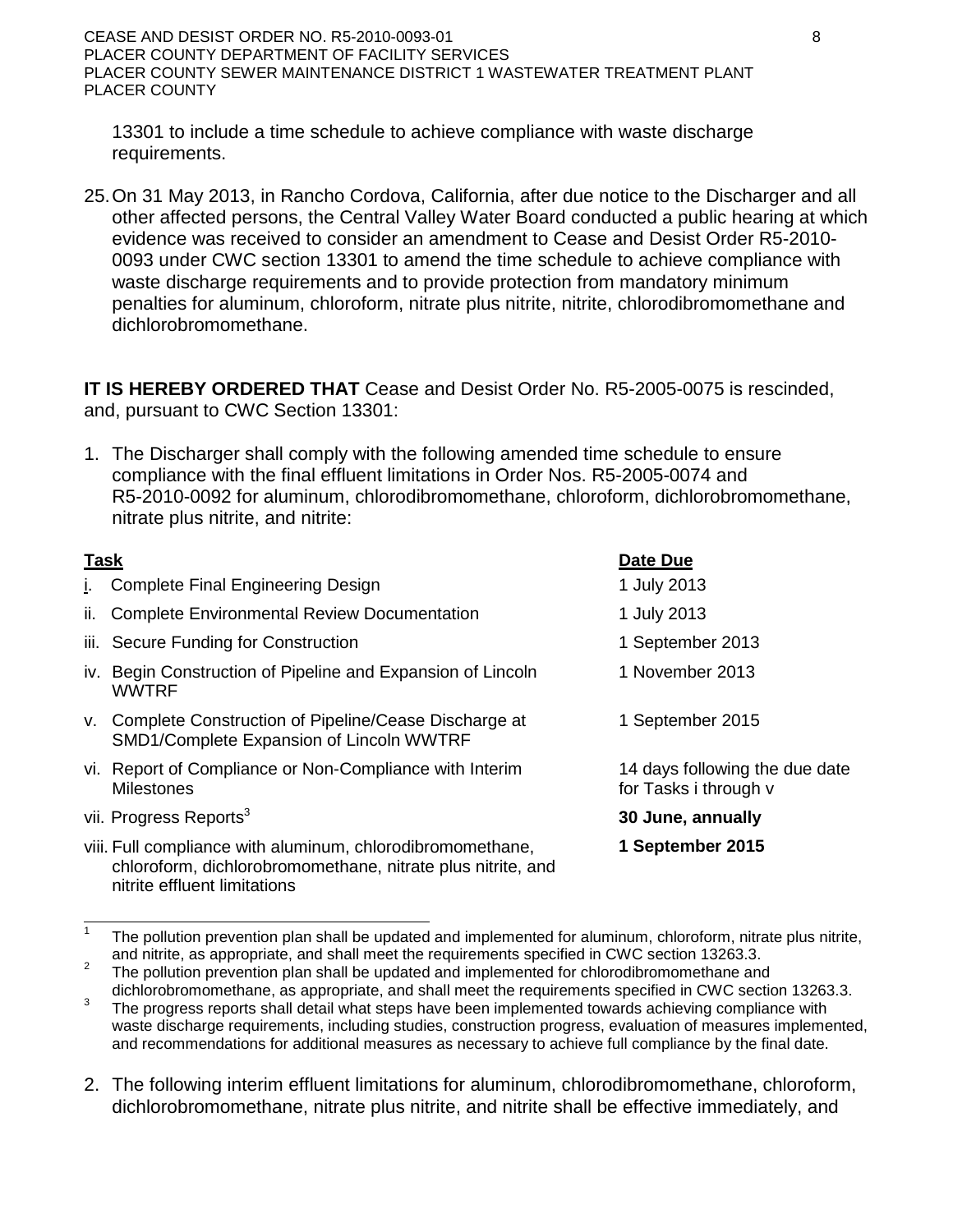shall remain in effect through **31 August 2015**, or when the Discharger is able to come into compliance with the final effluent limitations, whichever is sooner.

| <b>Parameter</b>               | <b>Units</b> | <b>Maximum Daily</b><br><b>Effluent Limitation</b> |
|--------------------------------|--------------|----------------------------------------------------|
| Aluminum, Total Recoverable    | $\mu$ g/L    | 188                                                |
| Chlorodibromomethane           | µg/L         | 3.0                                                |
| Chloroform                     | $\mu$ g/L    | 117                                                |
| Dichlorobromomethane           | $\mu$ g/L    | 17                                                 |
| Nitrate Plus Nitrite (as N)    | mg/L         | 49                                                 |
| Nitrite Nitrogen, Total (as N) | ma/L         |                                                    |

- 3. For the compliance schedules required by this Order the Discharger shall submit to the Regional Water Board on or before each compliance report due date, the specified document or, if appropriate, a written report detailing compliance or noncompliance with the specific schedule date and task. If noncompliance is being reported, the reasons for such noncompliance shall be stated, and shall include an estimate of the date when the Discharger will be in compliance. The Discharger shall notify the Regional Water Board by letter when it returns to compliance with the time schedule.
- 4. If, in the opinion of the Executive Officer, the Discharger fails to comply with the provisions of this Order, the Executive Officer may apply to the Attorney General for judicial enforcement or issue a complaint for Administrative Civil Liability.
- 5. Any person signing a document submitted under this Order shall make the following certification:

"*I certify under penalty of law that I have personally examined and am familiar with the information submitted in this document and all attachments and that, based on my knowledge and on my inquiry of those individuals immediately responsible for obtaining the information, I believe that the information is true, accurate, and complete. I am aware that there are significant penalties for submitting false information, including the possibility of fine and imprisonment.*"

Any person aggrieved by this action of the Central Valley Water Board may petition the State Water Board to review the action in accordance with CWC section 13320 and California Code of Regulations, title 23, sections 2050 and following. The State Water Board must receive the petition by 5:00 p.m., 30 days after the date of this Order, except that if the thirtieth day following the date of this Order falls on a Saturday, Sunday, or state holiday (including mandatory furlough days), the petition must be received by the State Water Board by 5:00 p.m. on the next business day. Copies of the law and regulations applicable to filing petitions may be found on the Internet at:

[http://www.waterboards.ca.gov/public\\_notices/petitions/water\\_quality](http://www.waterboards.ca.gov/public_notices/petitions/water_quality) or will be provided upon request.